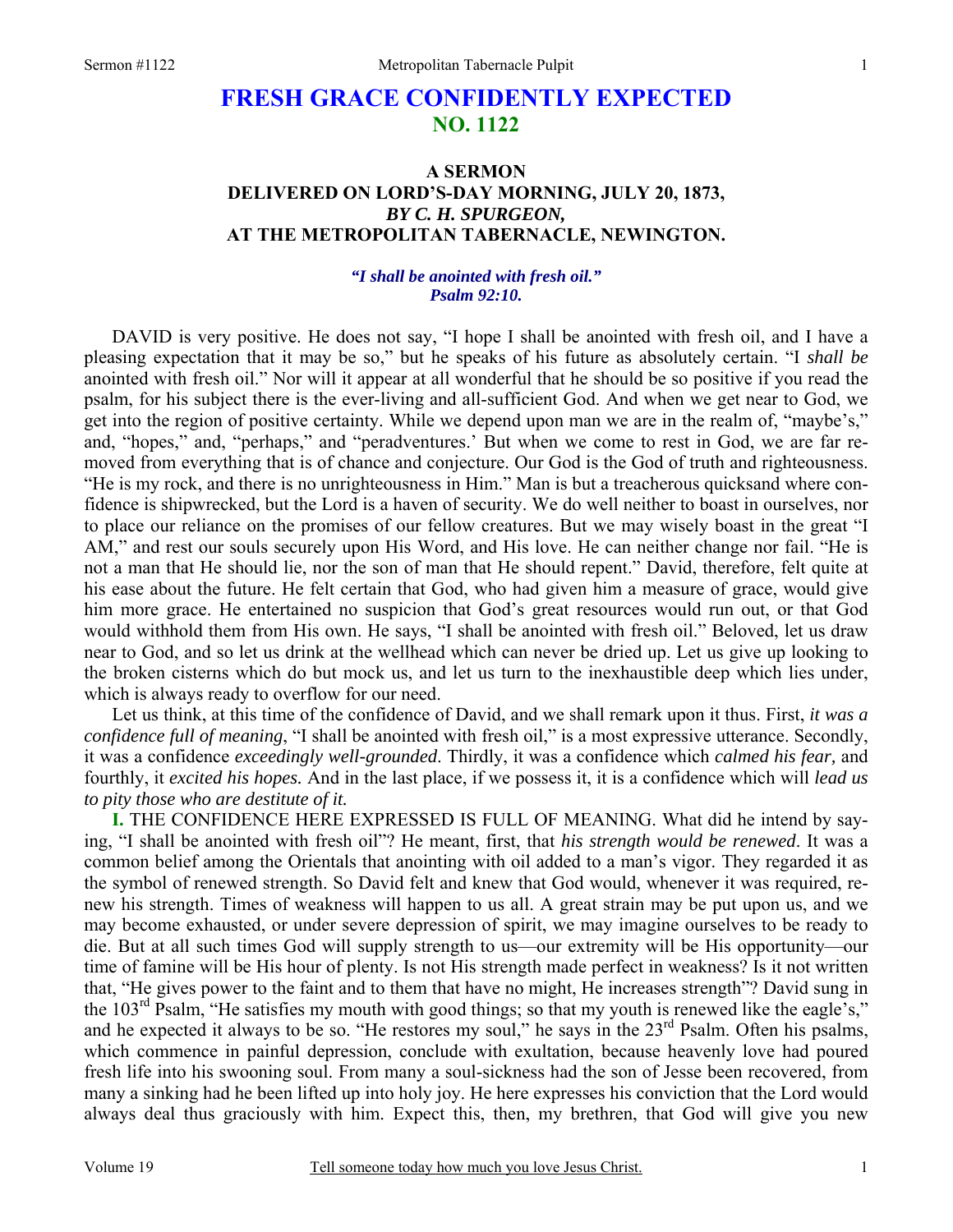strength as you shall require it. "As your days, so shall your strength be." "He gives more grace." Go to Him in the time of your weakness, in the confidence of this text—"I shall be anointed with fresh oil."

David meant, in the second place, that he should be *afresh assured of the divine favor.* To anoint a man with oil was a token of his welcome to your house. His feet were washed that he might be refreshed, and then the notable guest, worthy of special honor, was anointed with perfumed nard. So David says that as he had received tokens of divine favor before, he should receive them yet again. O beloved, you know what it is to revel in the smiles of God, and find a heaven in His manifested love. You have basked in the sunlight of your Father's love many a time, and felt an ecstasy such as worldlings cannot imagine. Has not the Lord been pleased to make the name of Jesus to your souls "like ointment poured forth"? Oftentimes has He brought you into His banqueting house, and His banner over you has been love. He has made for you a feast of fat things, of fat things full of marrow, of wines on the lees well-refined. You look back upon these seasons with inexpressible delight, and perhaps at this moment you are saying, "Oh, that it was with me as in months past." Pluck up courage, my brothers and sisters you shall be "anointed with fresh oil." There are more tokens of love awaiting you; further signs of your Master's love shall be afforded you. You need not cry with Esau, "Have you but one blessing? Bless me, even me, O my Father," for the Lord abounds in blessings, and He delights to bestow them upon His beloved. Yes, there are even richer mercies yet to come. The past, though full of blessedness, shall be eclipsed by the happy future. David had the favor of God as a shepherd boy, he found it anew as a warrior, and he had yet other tokens when he became king in Israel. Every favor received is a pledge of more to follow. Dawn is the earnest of noon. Within the sacred circle of fellowship to which you have already penetrated, there is a holy of holies of yet closer communion, and there you shall soon enter. "Friend, come up higher," is your Lord's sweet invitation. Have faith and be of good cheer, for you shall see greater things than these. You shall be baptized again into the Holy Spirit. You shall receive anew the spirit of adoption, and your joy shall be full. Therefore lift up your head.

But again, David meant that he should be *confirmed in his estate.* It is noteworthy that David was anointed three times. First of all by Samuel, in prospect of his ultimately becoming king, a second time by the men of Judah, when he reigned over a part of the nation, and a third time at Hebron, when the whole Israelite nation came together, and David was solemnly elected to be their king. Perhaps he remembered this, and looking upon those various anointings as confirmations of his kingly state, he felt that God would yet further confirm him upon his throne all his days. Many were the rebellions against David's authority, but they were all futile. When his throne was shaken by his rebellious son, Absalom, and his government almost annihilated, yet God restored him to the throne again, and in fact, anointed him once more. Now this day, beloved, you and I, who are believers in Jesus, are kings and priests unto God. But if Satan could do it, he would soon bring our kingdom and priesthood to an end. He is plotting and devising by all manner of means to work our destruction. But it is written, "You maintain My lot." The great keeper of our head is one who can never be overcome. The Lord, who has set us on the throne with His Son, will neither allow His Son nor us to be driven from it. The Lord reigns and while the Lord reigns, His people shall also reign. "Because I live, you shall live, also," is the Word of Jesus, and upon that Word He has caused our souls to hope. He will confirm you again, my brothers and sisters, in your sonship. He will make you again to say, "Abba, Father," with an unfaltering tongue. He will confirm you in your position as a member of His body. He will make you feel that the anointing of the Head is still descending upon you, and you shall thus rejoice again and again in full assurance that what God has made you, you shall be even to the end. Thus, again, you see the Lord anoints His people with fresh oil, by confirming them in their estate.

Furthermore, David meant that he should be *qualified for his office* by the bestowal of fresh grace. This was, no doubt, the meaning of the anointing of a king. It was the type and token of his receiving royal wisdom and authority. So, too, in the anointing of a priest, it was the symbol of the Spirit of God being given to him that he might discharge his sacred office. David felt that he would frequently need to be taught of God, guided, enlightened, and instructed, so that he might, as king and leader in Israel, act rightly. Therefore he says, "I shall be anointed with fresh oil." Beloved, this is a very sweet confidence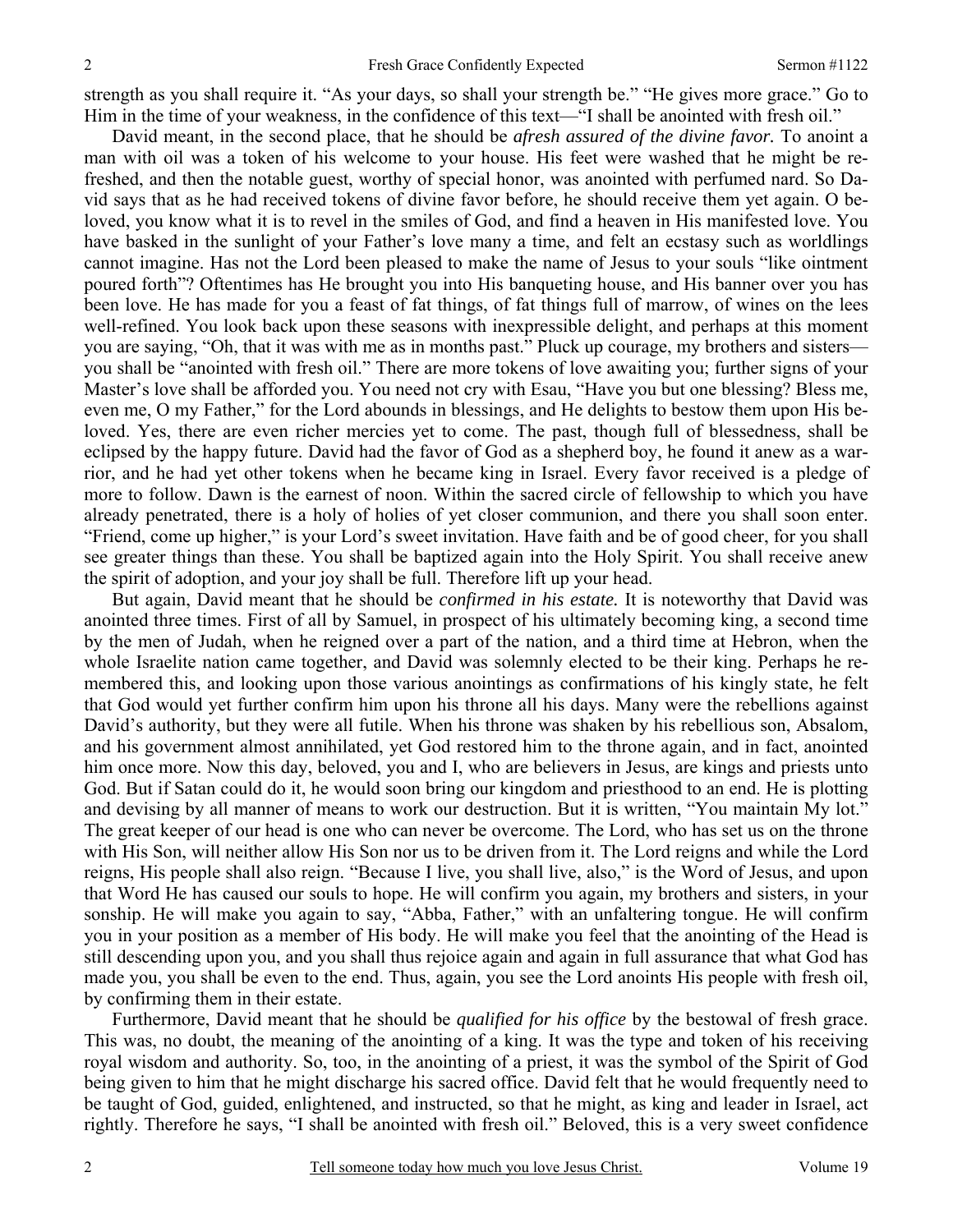for us. If you are a minister of the gospel, you will have a thousand reasons for feeling yourself to be incompetent, and you might well throw down the staff of your pastorate, and leave work if you were not sure that your sufficiency is of God. In such work as the instruction of the young, the visitation of the sick, and the reclaiming of the fallen or whatever it is that God has called you to, you will frequently tremble as you discover more and more your own unfitness to be used of God. But this will be counterbalanced by learning more and more the divine faithfulness. Do not relinquish your work because of your feebleness, for you shall be anointed with fresh oil. Do you need wisdom? Ask it of the Lord, for He gives generously. Do you need a warm and zealous spirit? Are you conscious of growing cold? Some drops of His dear love falling into your heart will set it on a blaze, and make you as earnest as you would desire. Do you need more power in prayer? Go to Him who understood the art of wrestling on the mountainside at midnight, and He will teach you how to pray. Is there anything you lack in order to the full discharge of the ministry to which God has called you? Wait upon the Lord for it with unwavering faith, and He will grant it to you, and you "shall be anointed with fresh oil."

Once more, I think David meant that he should also *have new cause for delight.* Anointing with oil was intended to give pleasure. The element of joy in religion is looked upon with indifference by some, but they are unwise. There are some, nowadays, who would like to strike out everything from mortal life which gives pleasure. We have societies which are *anti* to every mortal thing that is pleasant and agreeable. And if there remains one solitary enjoyment to mortal men in this vale of tears, which has not some society opposed to it, I have no doubt some genius will commence a crusade against it tomorrow. The theory is that all wholesome things are nasty, and that all gratifications are deadly. I wonder they do not make the parish pump run with wormwood tea, and paint the meadows a dun color. Then, when we have abstained from all that is either beautiful or agreeable, and reduced ourselves to the condition of the savage who eats acorns and lives in a cave, we shall have climbed somewhat near perfection. Now, I do not believe in this theory for ordinary life, much less for spiritual life. Men used of old, to anoint the heads of their guests to give them pleasure, and they were never condemned for it. And the Lord intends that His people should have the richest pleasures in their souls. He is the happy God, and would have those around Him happy. He never intended this world to be a great workhouse, a vast drill-shed, or a convict settlement so arranged that labor should banish joy and a crushing sense of subjection should chase away love. He has made this world to be a happy lodging for His dear children, till He shall call them home; and He has provided for their delight many enjoyments, lawful and commendable, beneficial and spiritual. I believe the Lord intended His people to be the happiest people under the sun. When I see certain of them repining, complaining, fretting, worrying, and calling that state of mind, *"experience,"* I pray, "Lord, save me from that experience, and give me to have Your joy fulfilled in me." Our Lord Jesus was sorrowful, not as our example, but as our substitute. He was put to grief that we might be joyous. He bore our load that we might have no load to carry. He was full of cares for us, that we might have no care, but might rejoice in Him all our days. "Let the children of Zion be joyful in their King." "Rejoice in the Lord always and again I say, Rejoice." The atmosphere we breathe should be fragrant with thankful joy. Like flowers, we ought to load each breeze with the sweet perfume of holy gratitude. We, who have believed, do enter into rest, and in that rest we discover new joys each day. The banks of the river, the streams which make glad the city of God, are not dark with weeping willows, or dreary with a jungle of thorns and thistles, but they are lovely with the rose of Sharon, and the lilies of the valley. And among their shady groves the righteous lie down at peace, and sing their song of loves touching their Well-beloved. Yes, we did rejoice, we have rejoiced, and we mean to rejoice again. "I shall be anointed with fresh oil." Put all those five thoughts together, and you have a great text before you, too big for me to preach from, but it may furnish you with many a theme for thought. It is a branch with many clusters—eat thereof and be glad.

**II.** THE CONFIDENCE OF OUR TEXT IS WELL-GROUNDED, because it is grounded upon God. We could not reckon upon having supplies all our lives if we depended upon the granaries of Egypt or upon the storehouses of the wealthiest of the land. But when we rest in God, we may boast ourselves as we may. I stood the other day, as you have often done, by a spring, pleased to see it constantly bubble up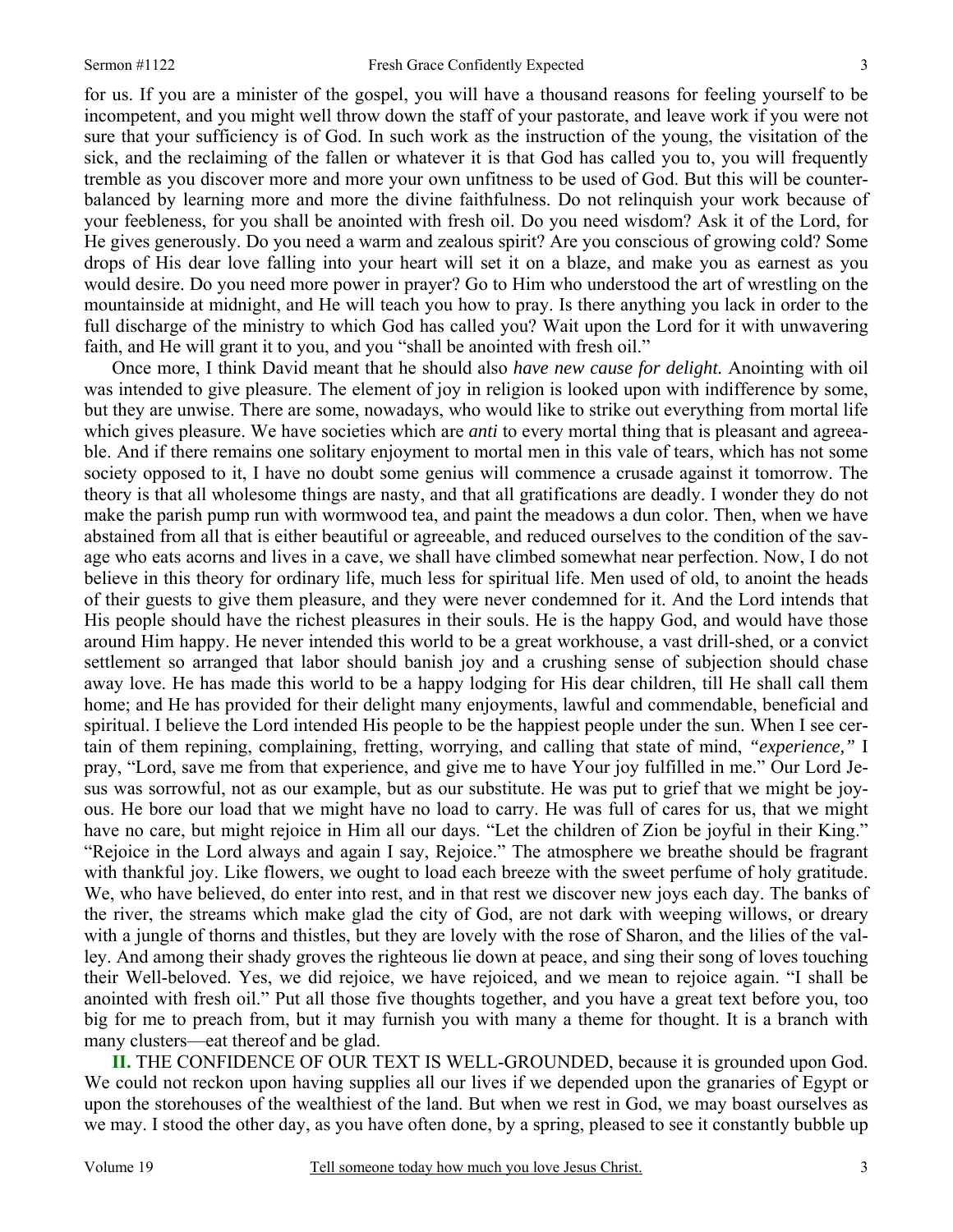with cool, refreshing water. One who came there to fetch water for her house, said to me, "It is always the same, sir, always the same. I never knew the sharpest frost to freeze it or the most burning summer to dry it. The stream is equally full at all times in the year." This was very different from a fountain which I often pass, which more than half the year bears the notice, "This drinking fountain is closed during the winter." And very different from those brooks in our own and other lands which live upon the rains, and therefore do not contain a drop of water in time of drought. Why does the spring always remain the same? Because it has tapped the great fountains, there is a deep that couches beneath. There are vast secret reservoirs in the heart of the earth, and if you can set these astir, you are sure of a perpetual supply. Many a man has his water laid on, as it were, from the water company—his dependence is on man, and therefore it fails him. Or he depends on the circumstances which surround him, and therefore he finds his confidence to be as a deceitful brook. But if you live upon God, and say, "All my fresh springs are in You," you have tapped the eternal deeps, and you never need be afraid of drought. You shall drink draughts of living water—you shall be anointed with oil. Beloved, it is a grand thing to be thrown flat on God, however hard the fall. It is a glorious thing to hang upon the eternal arm with nothing else to hold you up. Just as yon unpillared arch of heaven never starts or quivers, notwithstanding that it is without a buttress; so does faith, when it is built on God, stand gloriously serene in its mighty strength. "Trust you in the Lord, and do good; so shall you dwell in the land, and verily you shall be fed."

We are quite sure of fresh supplies because of our union to Christ. Every Christian is a part of Christ, for we are members of His body, of His flesh, and of His bones. Now there can be no fear that my little finger will not be supplied as long as the head is nourished. If the head shall have sufficient nutriment, so shall the meanest member of the body, and because we are one with Christ, we shall therefore receive daily grace. Christ was anointed with the Holy Spirit above measure, and the sacred oil descends to the very skirts of His garments. And because without measure, the Spirit rests upon Him, therefore every one of us who belong to Him shall be anointed with fresh oil. Why does the branch of the tree expect to live? It sends out no roots into the earth, it makes no search for nourishment among the rocks and stones. No, but the branch expects to live because the sap flows into the stem, and from the stem to itself, and we expect grace because it pleased the Father that in Him should all fullness dwell. Oh, if we had a pinched and starveling Christ, we might expect to run short. But with one in who dwells all the fullness of the Godhead, bodily we can have no cause for fear. If I have such a Christ as this, I *must* be anointed with fresh oil.

Again, we have another reason. We must have fresh grace because the Holy Spirit dwells in us*.* It was a good day for the poor widow of Zarephath upon which Elijah came to live with her. If I had been in her place, I would have felt that I was safe enough, for if God did not think of me, He would think of Elijah, and if Elijah lived in my house and went shares with me, I should not need to cry over that little meal in the barrel, or that drop of oil in the cruse. I would feel, "Since Elijah lives with me, I shall share with Elijah. Elijah's God will take care of him, and I shall be taken care of also." O child of God, who is it that lives in your body along with you? Know you not that your bodies are the temples of the Holy Spirit? And while the Holy Spirit lives within, shall there ever be famine in the soul? Shall the cruse of oil fail? Shall the barrel of meal be entirely empty, while the Holy Spirit is in us? It cannot be. Beloved, how many forget that precious doctrine of the indwelling of the Spirit in every believer; and yet, if we did but realize it, we should feel that while He who is the anointing oil dwells in our hearts, we must be anointed with fresh oil. There can be no fear about that.

Moreover, look at the promises of God's Word, and they will, at once assure us that we shall have fresh supplies of grace according to our need. You do not need that I quote them to you this morning they are legion—but I will tell you what I experienced myself in reference to those promises. They are to me a gradual revelation. Not but what they are all in the book now, but I cannot realize, and grasp, and understand them except by degrees. I find a promise exactly suitable for me today, but there is another. I love it, and bless God for it already, but I cannot get the sweetness of it today, it is reserved for days to come. I shall find it open to me tomorrow. Another is laid up for me in six months' time, and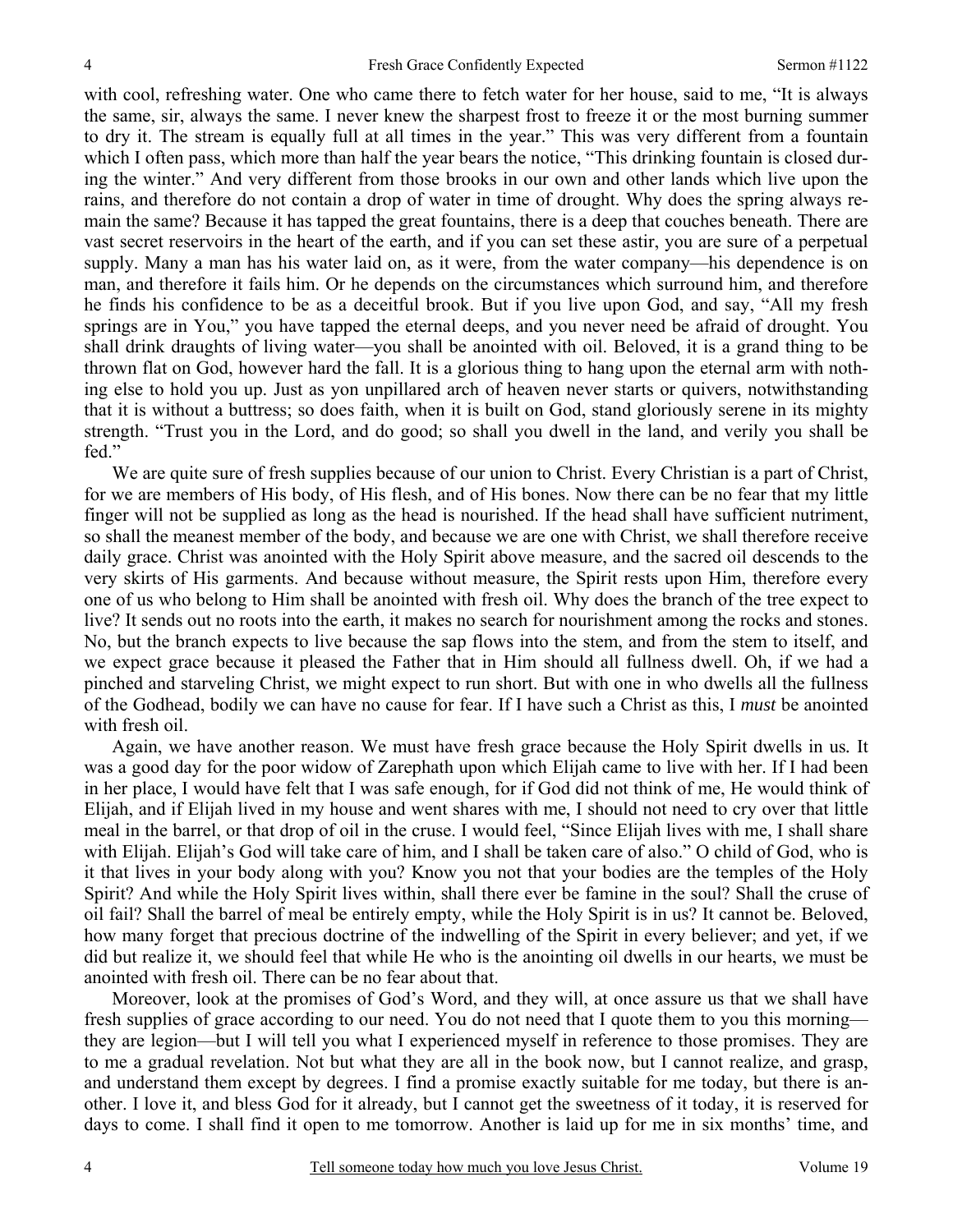another in five years' time. The promises are fruits laid up to ripen in time to come, and as most fruits become ripest and sweetest in the winter, so have we found that God's promises have a peculiar mellowness in our times of distress and affliction, such a sweetness as we did not perceive in the summer days of our prosperity. The train which starts from London to go to the North continues to traverse the distance day by day—how is it supplied with water? Why, there are trenches between the rails in several different places, and from these the engine drinks as it rushes along its iron pathway. It is supplied as it runs. That is just what our heavenly Father has done for you. You are just like an engine on the road to heaven, and between here and heaven there are many stores of grace awaiting you. You will take up fresh water without slacking your speed, and so will be able to keep on to your journey's end. To use another illustration, when the Eastern nations used to trade across the desert in the olden times, in Solomon's days for instance, there were stations built, wells sunk, and provisions stored at convenient halting places, so that the caravans might pause and take in fresh provisions. The caravans reached their journey's end because the long way was broken up by a series of resting places. Now, the promises are resting places for us between here and heaven. There is a long line of them at well-ordered intervals, and as we journey through this desert world, we shall be constantly coming first to one, and then to another, and then another, and another, and so we shall find fresh provision stored up that we may not fail. The manna will fall daily till we come to Canaan. The promises of God are so numerous that we are sure we "shall be anointed with fresh oil."

Once more, beloved, up till now our experience has proved that we shall be anointed with fresh oil because we have been so anointed many a time already. I appeal to you who have gone for many years forward in the pathway where Jesus leads you. Have you not known many times of refreshing from the Presence of the Lord? You have had times of great depression, for changes are appointed us as long as we are here. Men may promise themselves they shall never see a change, but they are greatly mistaken. David said, "My mountain stands firm; I shall never be moved," but in a very little time he sang another hymn! When I hear brethren so very confident that they shall never doubt again, I am reminded of a story I have heard of the olden times, when a young gentleman who had never traveled before went over Hounslow Heath, and was accosted by another gentleman who rode by his side, and joined in an interesting conversation. Our friend said at last, "I have always been told by my father that this is a very dangerous heath, but the old gentleman, I think, was exceedingly nervous, for we have come all this way without being molested by highwaymen." "Yes," said the other, "but now is the time for you to stop and deliver." And he clapped his pistol to his ear. It often happens, when we say, "I shall have no more temptations," that our very confidence is, in itself, a temptation. O yes, there have been times of sore trial, but the Lord has appeared for us. Up to this moment not one good thing has failed of all that the Lord God has promised—

## *"Thus far we prove the promise good Which Jesus ratified with blood."*

We have no fault to find with our God. Jehovah Jireh, the Lord has provided to this day. In the mount of the Lord shall it be seen, Ebenezer, up to now, the Lord has helped us. Well, then, if He has done so up till now, so will He, for He is an unchangeable God. Therefore let us be assured that we "shall be anointed with fresh oil."

**III.** THIS CONFIDENCE CALMS ALL OUR FEARS. Sometimes, when we are not quite as we should be, we are filled with fear on account of our soul poverty. What a poor thing I am, how little grace I have, how weak in prayer, how slow in service, how frequently depressed, and how easily tossed to and fro. How shall I hope to hold on to the end? Here is the answer to it—"I shall be anointed with fresh oil." I am poor, but I shall receive my daily pension. I am weak and I have no strength in reserve, but my strength is laid up in God. Imagine two Israelites talking together one day, and one of them says to the other, "Your cupboard seems to be very empty, I fear you are imprudent." "But," says the other, "do you know we gathered this morning an omer full of manna, and it exactly supplied my family. I have a wife and a troop of boys with mighty appetites, and very soon the omer which had been full was empty, but we look for more tomorrow." "Nothing in the house!" said the other. "Do you not feel dis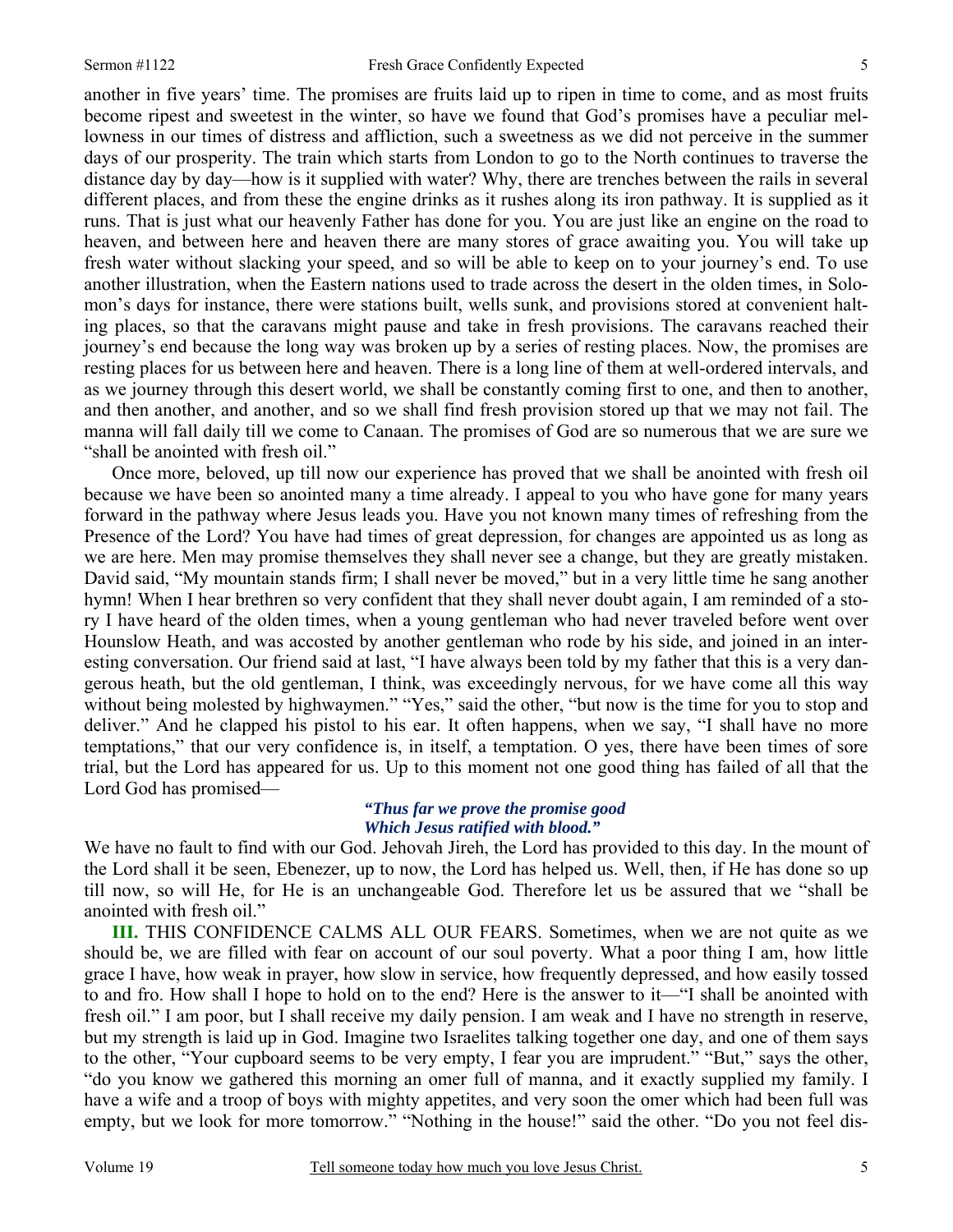tressed?" "No not at all." "Why not?" "Because I believe the manna will fall tomorrow morning, and that there will be just as much as I shall need, so that I have no need to lay by any in store." "Very imprudent," said the other. "I believe we ought to make hay while the sun shines. If you will come to my house, I will show you the good stock of manna which I have carefully laid by." "No," said the other, "I do not care to see it just now, but I will tell you what I will do, I will come down tomorrow at dinner time and see it." So the man gathered in the morning his own fresh manna, and his family was satisfied with it and delighted. And after they had eaten, he said, "I will go down and see my rich friend's manna. He was much better off last night than I was." He goes to his friend's door, but his friend does not seem pleased to see him. "I have come to see your manna that you stored up so carefully." But the other blushes, and admits that he has none to show. "Why not," his friend inquires. "Well, the fact is, I do not want you to come into my tent at all. I must come forth from it myself. There is a most detestable smell all through the tent. I had to take away the manna and bury it, for it bred worms and stank." "Ah," said the other, "then, after all, I did well to live upon daily manna, and to have no stock in hand. And you did foolishly to lay by a store." Now there may be some professors here who want to feel that they are strong enough for tomorrow or that they have grace enough for next week. They want to have such a proportion of divine strength given them that they shall feel confident about themselves for years to come. All that will breed worms and stink—all human confidence, glory, and pride must rot. But if you remain a poor sinner and nothing at all, daily depending on the bounty of God, you will have grace from heaven fresh and fresh, smelling of the hand which gives it every morning. Beloved, it calms our fears about our poverty when we remember that the granary of heaven is not exhausted, and that as each morning breaks, we shall find the dew of grace lying about our tent.

This also removes our fears concerning violent temptations. We must, all of us, have felt afraid of being tempted. We are taught to pray, "Lead us not into temptation." Sometimes our unbelief says, "If I am tempted in a certain way, I shall certainly perish." My brothers and sisters, you should remember that you will be anointed with fresh oil. When the temptation comes, there will be a way of escape for you. What a happy circumstance it is for Christians that it is not often that the temptation and the opportunity come together. Have not you noticed that when wrong desires stir in your mind, they come to you at times when you cannot carry them out? And at other times when you have the opportunity to sin fairly before you, you have no desire for it whatever. That is often a way of escape for God's people. Do not be distressed about temptations. There will be such in this world. Lay hold on the shield of your faith, and you shall be able to quench all the fiery darts of the wicked one.

But it may be you are afraid not merely of temptation, but of backsliding, and that is a very blessed fear, but do not let it depress you, for you will be anointed with fresh oil. If you had to keep yourself, you would certainly perish. If you had to sustain your own spiritual vigor, it would not be long before you would faint. But since you depend upon God, and He has to preserve you, He will not allow you to leave Him. Or if for a while you should depart from His way, He will bring your wandering heart back, and set you in the King's highway once more.

Or it is possible you are afraid of some great and grievous affliction. I know dear sisters who are aware that a certain disease is upon them which will one day come to such a point that either there will be a painful operation or else they may die. Dear friend, do not fret about it. You have not sufficient strength for what is coming, but you will be anointed with fresh oil. Nobody needs tomorrow's grace today. When you are only up to your ankles in trouble, you do not require the grace which you will have when you are up to your neck in it. You shall have grace in proportion. You shall have ballast for your sail, and sail for your ballast, for He is a good captain who intends to steer you into port. Therefore do not be cast down.

Some of us, it may be, have been troubled about the future death of some dear one upon whom we depend, or whose life is very precious to us. We have buried them a hundred times over in our fears. Let us remember that when the trouble comes it will be time enough for us to be cast down by it—no, we shall not be cast down, for God, who helps those who are cast down, will comfort us. "I shall be anointed with fresh oil."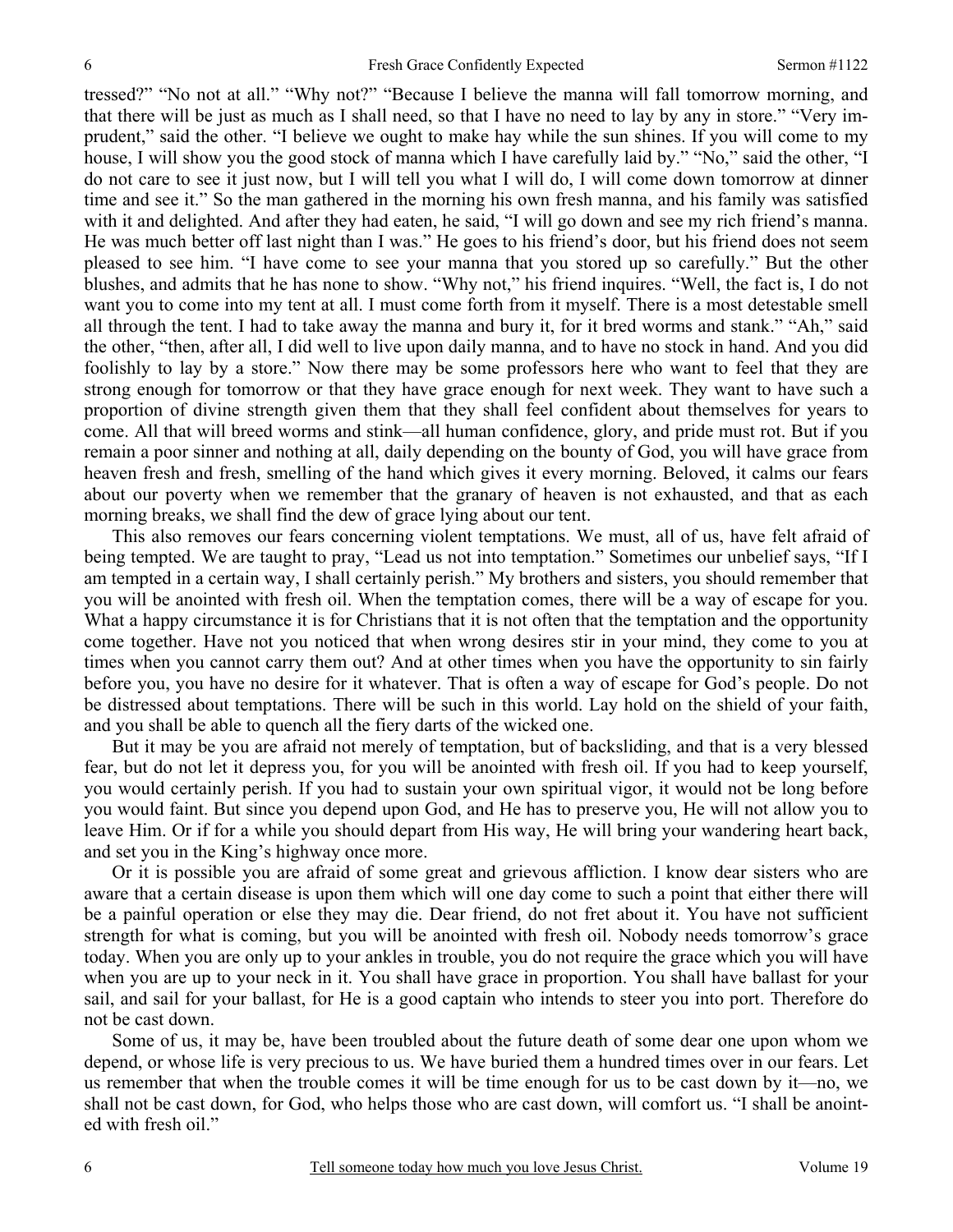And perhaps, dear brothers or sisters, you have entered upon a new state of sorrow. You wear today the name of widow, which you never wore before, or you are now called an orphan for the first time. In this new state, resort to God to be anointed with fresh oil! He who made you a good wife will help you to bear well the trial of losing your husband. He who made you a dutiful child will be a Father to you, and help you to sustain the position of an orphan, well. You shall be anointed with fresh oil whenever affliction comes. I feel as if I could sit down now, and say to myself, "Cheer up, heart, cheer up. Whatever ails you, you shall be anointed with fresh oil. Look into the future—no, do not care to look into it do not wish to look into the book of fate and see—

#### *'What gloomy lines wait for you, Or what bright scenes arise.'*

You shall be anointed with fresh oil." This is a heavenly forecast of our nativity. We shall be anointed with fresh oil right to the end of our journey, and when death comes, if come it ever shall—for Christ may come and we may not die—we shall be anointed with fresh oil. Very wonderful is the way in which God takes His people to Himself! Two good men have lately gone to heaven in a manner which rebuked their own prayers. They were taught in their church to say, and did say twice every Sabbath for more than 50 years, "Lord, deliver us from sudden death." Dear good men, the Lord knew it was a stupid prayer, and Mr. Robert Aitken, who had for many years served his Lord, fell down dead on the railway platform, and Mr. Pennefather dropped from his chair into heaven. The Lord seemed to say to them, "Why did you ask Me to save you from sudden death? It was the best for you, and I gave it to you." To die in the pulpit preaching—to go straight from testifying about Christ below to seeing Him above what better thing *could* be desired?! Do not be afraid of dying. Either you will be taken away gently, perhaps in your very sleep, and will never know you died at all—or, if you have to lie a little while and linger, you will be anointed with fresh oil, and you will turn your dying bed into a chariot of fire. You will be transfigured there in the presence of your family, and they will wonder that the grace of God could do such great things for a poor, weak, trembling mortal. "I shall be anointed with fresh oil."

**IV.** Now I must pass over the next point very briefly—THIS ASSURANCE TENDS TO RAISE OUR HOPES.

We tremble lest we should not hold on to the end, but now we know we shall be anointed with fresh oil, we are filled with hope. Sometimes, when we meet with believers who are full of grace, full of patience, full of courage, full of zeal, full of love, we say, "I can never get where they are." Yes we can, for we shall be anointed with fresh oil. And if we obtain fresh grace there is no place of eminence we cannot reach. What Abraham was, what David was, what Isaiah was, what Paul was, we may be. There is nothing in the whole range of Christian attainment from which we are debarred.

This raises our hope for useful service. Perhaps we have not done much for the Lord yet, or, having done something in our youth, are growing dull now, and do not honor Him as we once did. Come, we won't give up and say, "I shall never serve the Lord," but we will rejoice that we shall be anointed with fresh oil. We have seen trees bear very little fruit for years, but they will have a splendid year, by-andby, and then they will be loaded with fruit. Sometimes an old tree looks dead, and yet at the scent of water it does bud and bring forth fruit once more. So some of you may be like a dry, barren tree, but the Lord means to visit you, and you shall bring forth fruit to His name. I would say to every brother here who is conscious that he has neglected a great deal of what he ought to have done, and has not been as useful as he should, "Come, brother, mend your ways, and have good hope of brighter times to come, for you shall be anointed with fresh oil."

Once more, this gives us hope of the fullest fellowship with Christ. Where John was when he leaned his head on His Master's bosom, I may be. Where Mary was when she sat at the Master's feet, I may be, if "I shall be anointed with fresh oil." Come lift up your heads, you birds of heaven. Do not sit moping. Lift up your heads, I say, and look the sun in the face, the glorious Sun of Righteousness, and rise with all your wings towards Him. He will bear you up. He will draw you to Himself. Does He not even now attract you by His own superlative beauties? "Come with Me from Lebanon, My spouse," He says, "with Me from Lebanon: look from the top of Amana." Up, up Christian, higher, higher, higher. The

7